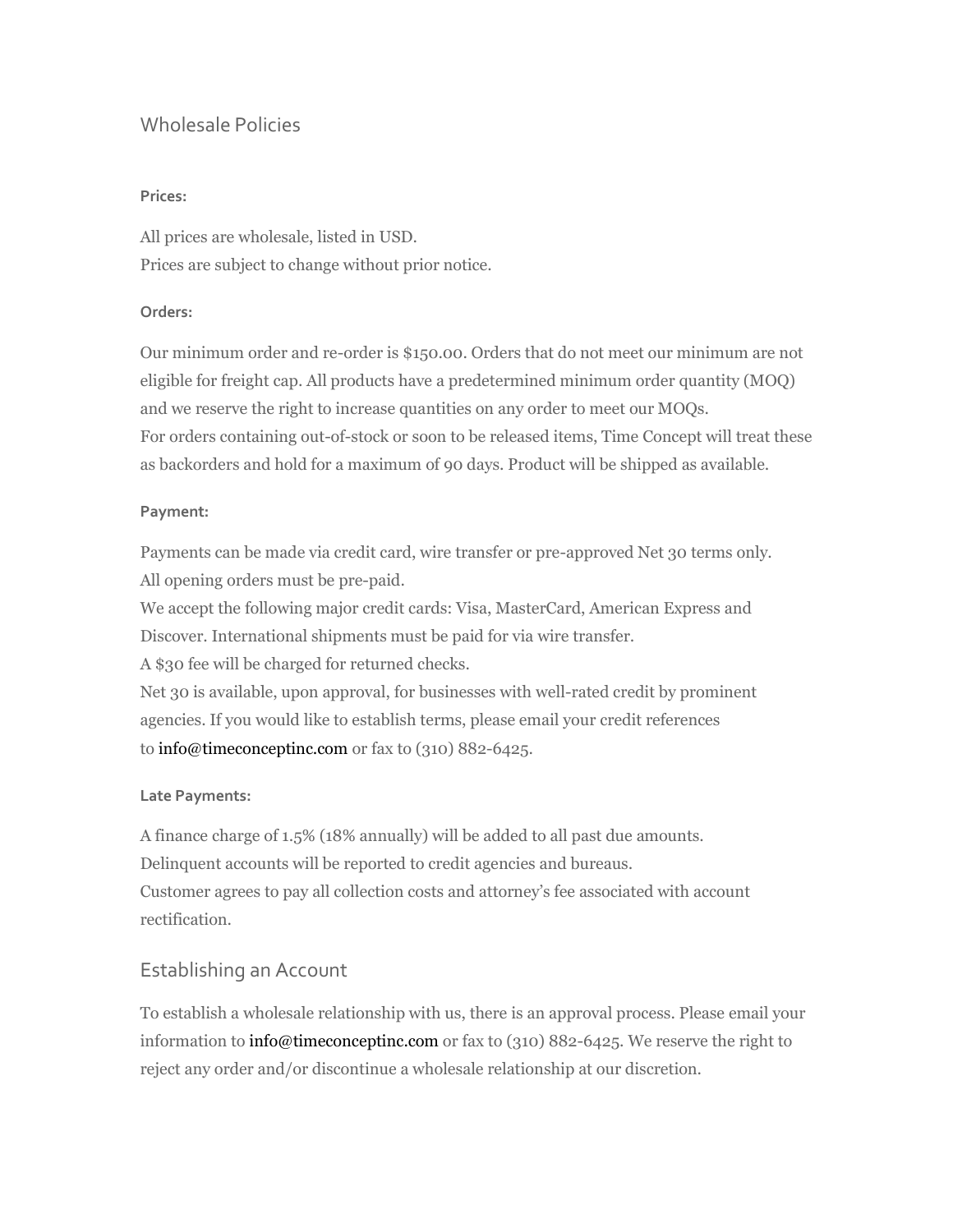# Shipping and Handling

All orders are FOB Gardena, CA.

Orders are shipped within 1 to 2 weeks from the date the order is received via UPS Ground, unless otherwise discussed.

Actual shipping costs will be calculated and added to your bill at shipping.

Due to the nature of our products, some items will be shipped in oversized cartons, which may result in higher freight cost.

For a special delivery or pick-up arrangements, please contact us at [info@timeconceptinc.com](mailto:info@timeconceptinc.com) or call us at (310) 808-9366.

# Refunds and Exchanges

Due to the handcrafted nature or design of several of our products, some items may have slight variations in size, shape and color. These are not considered flaws.

Claims for the replacement of defective, damaged or missing items must be reported to Time Concept within 15 days of receipt of product(s). Please contact us at [info@timeconceptinc.com](mailto:info@timeconceptinc.com) to obtain the claim form or simply call (310) 808-9366. In order to return goods, authorization and specific instruction from Time Concept is required. Packages without prior authorization will not be accepted and returned at shipper's expense.

After 15-days, the recipient is completely responsible for the condition of the delivered products. We do not give credits for unsold merchandise nor will we accept returns. Damage incurred during shipping is the responsibility of the carrier and must be claimed by the consignee with the carrier.

In the case of exchanges or returns due to customer or sales rep error, shipping costs are the responsibility of the customer and/or sales rep.

# Billing and Security

We have entrustedAuthorize.Net or QuickBooks Merchant Service with the handling of our secure payment processing so your information is always protected.

## International Customers

International customers are responsible for entry into destination country, including freight forwarding arrangements, customs clearance and all associated broker charges, import